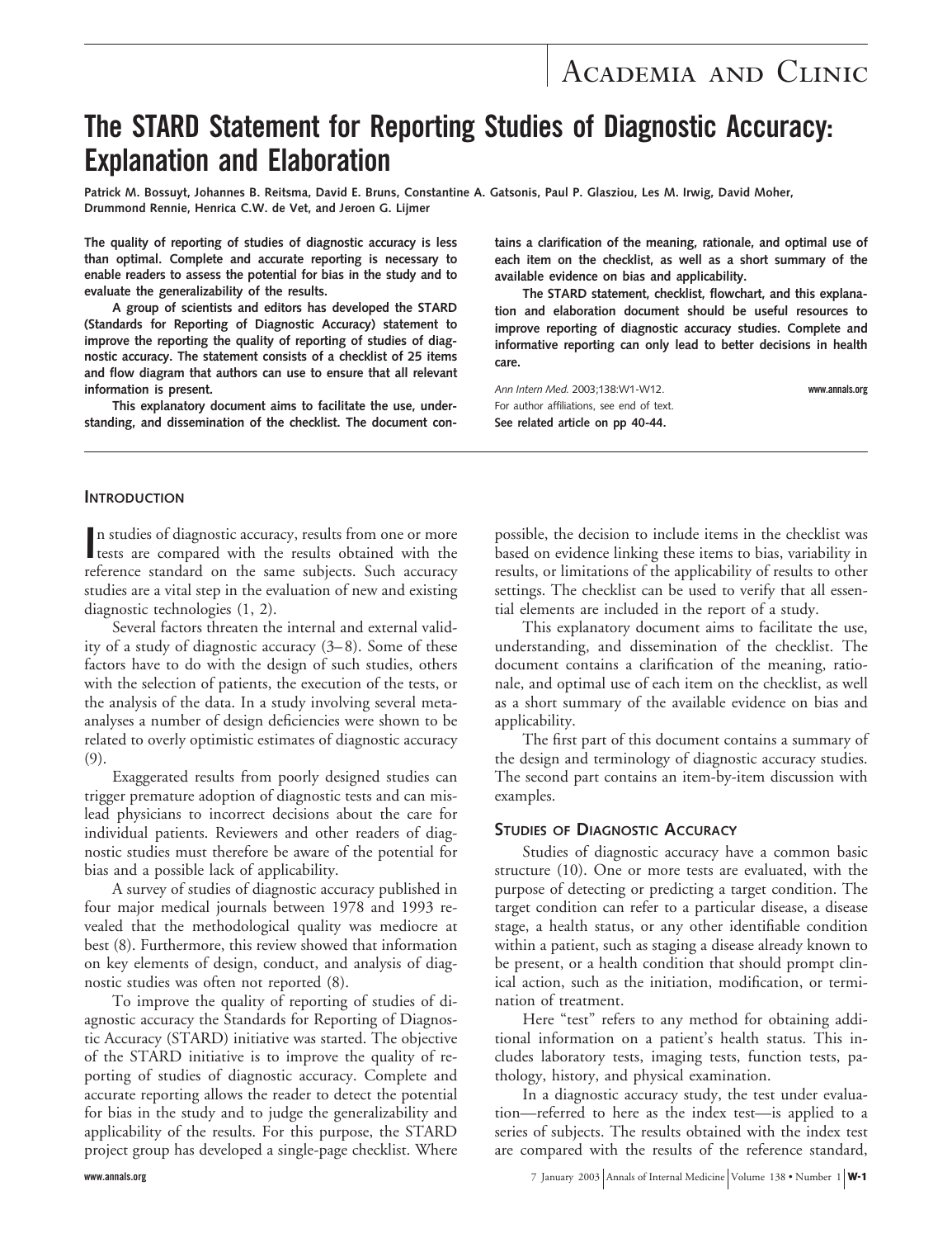# ACADEMIA AND CLINIC | The STARD Statement for Reporting Studies of Diagnostic Accuracy

obtained in the same subjects. In this framework, the reference standard is the best available method for establishing the presence or absence of the target condition. The reference standard can be a single test, or a combination of methods and techniques, including clinical follow-up of tested subjects.

The term accuracy refers to the amount of agreement between the results from the index test and those from the reference standard. Diagnostic accuracy can be expressed in a number of ways, including sensitivity–specificity pairs, likelihood ratios, diagnostic odds ratios, and areas under ROC [receiver-operating characteristic] curves (11, 12).

### **Study Question, Design, and Potential for Bias**

Early in the evaluation of a test, the author may simply want to know if the test is able to discriminate. The appropriate early question may be "Do the test results in patients with the target condition differ from the results in healthy people?" If preliminary studies answer this question affirmatively, the next study question is, "Are patients with specific test results more likely to have the target disorder than similar patients with other test results?" The usual study design to answer this is to apply the index test and the reference standard to a number of patients who are suspected of the target condition.

Some study designs are more prone to bias and have a more limited applicability than others. In this article, the term "bias" refers to difference between the observed measures of test performance and the true measures. No single design is guaranteed to be both feasible and able to provide valid, informative, and relevant answers with optimal precision to all study questions. For each study, the reader must judge the relevance, the potential for bias, and the limitations to applicability, making full and transparent reporting critical. For this reason, checklist items refer to the research question that prompted the study of diagnostic accuracy and ask for an explicit and complete description of the study design and results.

#### **Variability**

Measures of test accuracy may vary from study to study. Variability may reflect differences in patient groups, differences in setting, differences in definition of the target condition, and differences in test protocols or in criteria for test positivity (13).

For example, bias may occur if a test is evaluated under circumstances that do not correspond to those of the research question. Examples are evaluating a screening test for early disease in patients with advanced stages of the disease and evaluating a physician's office test device in the specialty department of a university hospital.

The checklist contains a number of items to make sure that a study report contains a clear description of the inclusion criteria for patients, the testing protocols and the criteria for positivity, as well as an adequate account of subjects included in the study and their results. These

items will enable readers to judge if the study results apply to their circumstances.

### **ITEMS IN THE CHECKLIST**

The next section contains a point-by-point discussion of the items on the checklist. The order of the items corresponds to the sequence used in many publications of diagnostic accuracy studies. Specific requirements made by journals could lead to a different order.

### **Item 1. Identify the Article as a Study of Diagnostic Accuracy (Recommend MeSH Heading "Sensitivity and Specificity")**

### **Example (an Excerpt from <sup>a</sup> Structured Abstract)**

*Purpose: To determine the sensitivity and specificity of computed tomographic colonography for colorectal polyp and cancer detection by using colonoscopy as the reference standard*  $(14)$ .

Electronic databases have become indispensable tools to identify studies. To facilitate retrieval of their study, authors should explicitly identify it as a report of a study of diagnostic accuracy. We recommend the use of the term "diagnostic accuracy" in the title or abstract of a report that compares the results of one or more index tests with the results of a reference standard. In 1991 the National Library of Medicine's MEDLINE database introduced a specific keyword (MeSH heading) for diagnostic studies: "Sensitivity and Specificity." Using this keyword to search for studies of diagnostic accuracy remains problematic (15– 19). In a selected set of MEDLINE journals covering publications between 1992 through 1995, the use of the MeSH heading "Sensitivity and Specificity" identified only 51% of all studies of diagnostic accuracy and incorrectly identified many articles that were not reports of studies on diagnostic accuracy (18).

In the example, the authors used the more general term "Performance Characteristics of CT Colonography" in the title. The purpose section of the structured abstract explicitly mentions sensitivity and specificity. The MED-LINE record for this paper contains the MeSH "Sensitivity and Specificity."

### **Item 2. State the Research Questions or Study Aims, Such as Estimating Diagnostic Accuracy or Comparing Accuracy between Tests or across Participant Groups Example**

*Invasive x-ray coronary angiography remains the gold standard for the identification of clinically significant coronary artery disease. . . . A noninvasive test would be desirable. Coronary magnetic resonance angiography performed while the patient is breathing freely has reached sufficient technical maturity to allow more widespread application with a standardized protocol. Therefore, we conducted a study to determine the* [accuracy] *of coronary magnetic resonance angiography in the diagnosis of native-vessel coronary artery disease* (20).

The Helsinki Declaration states that biomedical research involving people should be based on a thorough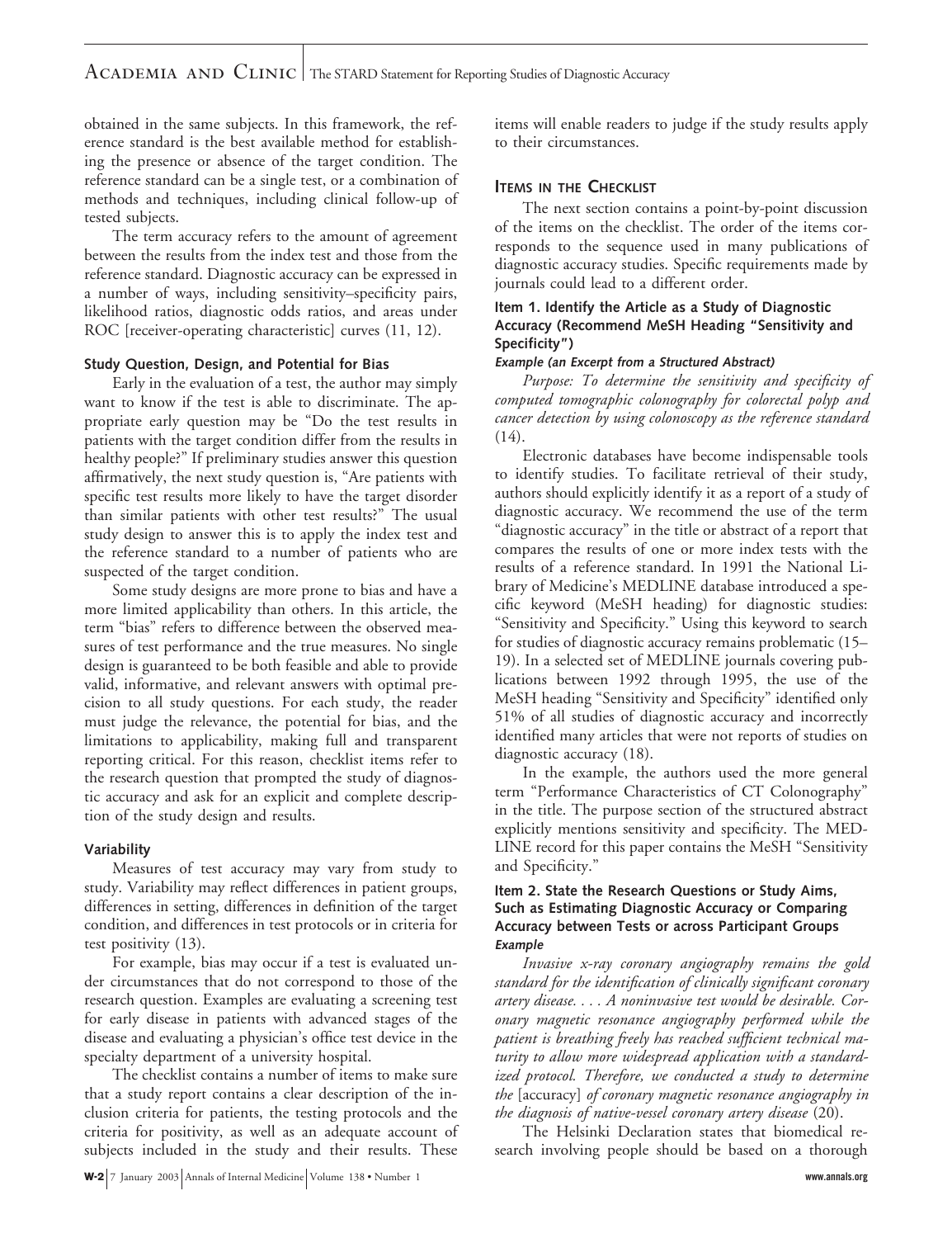knowledge of the scientific literature (21). In the introduction of scientific reports authors describe the scientific background, previous work on the subject, the remaining uncertainty, and, hence, the rationale for their study.

Clearly specified research questions help the readers to judge the appropriateness of the study design and data analysis. A single general description, such as "diagnostic value" or "clinical usefulness," is usually not very helpful to the readers.

In the example, the authors use the introduction section of their paper to describe the potential of coronary magnetic resonance angiography as a non-invasive alternative to conventional x-ray angiography in the diagnosis of clinically significant coronary stenosis. This description helps the reader to judge the appropriateness of the selection criteria, the choice of the reference standard, and the statistical methods used to summarize and analyze the data.

### **Item 3. Describe the Study Population: The Inclusion and Exclusion Criteria, Setting and Locations Where Data Were Collected Example**

*Patient population. Female patients attending participating family planning clinics in the states of Washington and Oregon during 1992 and 1993 were considered for enrollment in the study. The previously published screening criteria of the Region X Chlamydia Project were used to establish eligibility for enrollment.[ref] These criteria included any of the following: (i) mucopurulent cervicitis, pelvic inflammatory disease, friable cervix, or abnormal bleeding; (ii) a partner with signs and/or symptoms suggestive of urethritis; (iii) client request; (iv) rape within the previous 60 days; (v) candidacy for intrauterine device insertion; and (vi) a positive pregnancy test and a bimanual pelvic examination. Alternatively, the criteria included two or more of the following: (i) age under 24 years and being sexually active; (ii) new sex partner in the previous 60 days; (iii) sex partner with multiple partners in the previous 30 days; (iv) multiple sex partners in the previous 30 days; and (v) use of nonbarrier birth control method or no birth control method (nonbarrier birth control methods include oral contraceptives, the intrauterine device, sterilization, and all natural family planning methods)* (22).

Since diagnostic accuracy describes the behavior of a test under particular circumstances, a report of the study must also include a helpful description of the targeted population. The eligibility criteria describe the targeted patient population, including additional exclusion criteria used for reasons of safety or feasibility.

Readers must know whether or not the study excluded patients with a specific condition known to adversely affect the way the test works, which would inflate diagnostic accuracy (limited challenge bias) (23). Examples are the exclusion of patients using beta-blockers in studies of exercise electrocardiography and the exclusion of patients with preexisting pulmonary diseases in studies of ventilation-perfusion scintigraphy (24, 25).

Tests may perform differently in a primary care setting than in a secondary or tertiary care setting. Test performance may differ if the test is used for screening rather than for confirmation of diagnostic suspicion. The spectrum of the target disease as well as the range of other conditions that occur in patients suspected of the target disease can vary from setting to setting, depending on what referral mechanisms were in play (26–28). For these reasons, the report should include a careful description of where patients were recruited and where the test and the reference standard were performed.

### **Item 4. Describe Participant Recruitment: Was Recruitment Based on Presenting Symptoms, Results from Previous Tests, or the Fact That the Participants Had Received the Index Tests or the Reference Standard?**

An important element of the description is how eligible subjects were identified. Participant recruitment in diagnostic studies can start at different points (10). Frequently, the study enrolls consecutive patients clinically suspected of the target condition because of presenting symptoms or referral by another health care professional. These patients then undergo the index test(s) as well as the reference standard.

Other designs are possible (2). In some studies, patients are identified after having been subjected to the index test. Other studies start with patients in whom the reference standard established or excluded the presence of the target condition. These patients are then subjected to the index test. Still other studies include both patients already diagnosed with the target condition and participants in whom the condition was excluded. Other studies, often with retrospective data collection, include patients identified by searching hospital records to learn who received the reference standard, or the index test, or both (29).

These alternative study designs are likely to influence the spectrum of disease in included patients, as well as the range and relative frequency of alternative conditions in patients without the target disorder.

In the example presented for Item 3, the reasons for attending the family planning clinic were not explicitly stated.

### **Item 5. Describe Participant Sampling: Was the Study Population a Consecutive Series of Participants Defined by the Selection Criteria in Items 3 and 4? If Not, Specify How Participants Were Further Selected. Example**

*Patients were prospectively enrolled during times the investigators or study associates were available* (30).

By definition, the targeted study population consists of all patients that satisfy the criteria for inclusion and are not disqualified by one or more of the exclusion criteria. The included patients (those whose findings comprise the study results) may be either a consecutive series of patients presenting at the study center, or a subselection. The subselec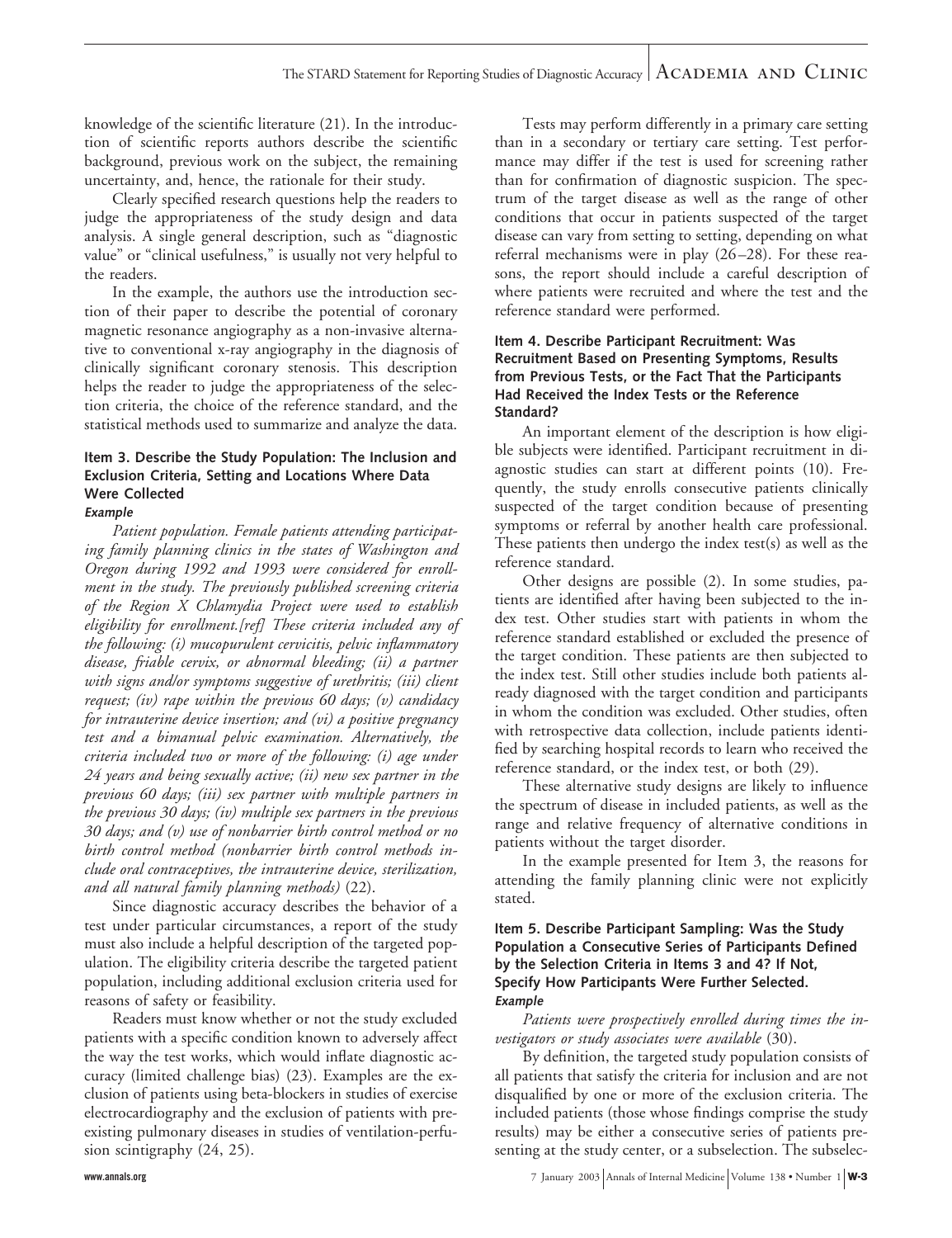tion may or may not be truly random (e.g., by using a random numbers table).

It is important for readers to know the sampling scheme, since it may be helpful in judging the generalizability of the study findings.

# **Item 6. Describe Data Collection: Was Data Collection Planned before the Index Test and Reference Standard Were Performed (Prospective Study) or after (Retrospective Study)?**

### **Example**

*We reviewed the charts of 251 patients who underwent dual-detector spiral CT arthrography of the knee. The study population consisted of 50 consecutive patients who underwent spiral CT arthrography and subsequent arthroscopy at our institution but not prior arthroscopy in that knee. The other 201 patients included 12 who had undergone prior knee arthroscopy and subsequent arthroscopy, 69 who were referred by physicians outside of the institution, and 120 who did not undergo arthroscopy* (31).

If authors define the study question before they identify patients and collect data, they can target the collection of study data at the enrolled patients, using special case record forms or tailored data-entry forms. Prospective, dedicated data collection has many advantages: better data control, additional checks for data integrity and consistency, and a level of clinical detail appropriate to the problem (32). As a result, there will be fewer missing or uninterpretable data items.

Alternatively, data collection can start after patients have undergone the index test and the reference standard. Retrospective data collection often relies on chart review. Studies with retrospective data collection may reflect routine clinical practice better than a prospective study, but also may fail to identify all eligible patients or to provide data of high quality (29).

# **Item 7. Describe the Reference Standard and Its Rationale.**

### **Example**

*The e-4 allele of the gene encoding apolipoprotein E (ApoE) is strongly associated with Alzheimer's disease, but its value in the diagnosis remains uncertain.... Using the pathological diagnosis of Alzheimer's disease as the standard, we compared the sensitivity and specificity of the clinical diagnosis of Alzheimer's disease, the ApoE genotype, and the clinical diagnosis and ApoE genotype determined sequentially* (33).

In studies of diagnostic accuracy, the reference standard is used to distinguish patients with the target condition from those without it. Some target conditions cannot be defined unambiguously. Depending on the study question, clinical relevance, management decisions or prognosis, or pathological diagnosis may define the target condition (10).

When it is not possible to subject all patients to the reference standard for practical or ethical reasons, authors often use a composite reference standard. The components

may reflect different definitions of the target condition or different strategies for diagnosing the target condition. One example comes from studies of using nuchal translucency in the first trimester of pregnancy as a marker for Down syndrome (34). In several of those studies, positive test results were verified with karyotyping, whereas negative results were verified by awaiting delivery. Studies in which the decision to perform fetal karyotyping depended on the result of nuchal translucency measurement considerably overestimated the sensitivity of nuchal translucency (34).

Authors should clearly define the reference standard and how the choice of the reference standard relates to the study question.

In the example, the authors use a neuropathological diagnosis after postmortem examination as the reference standard in patients referred to Alzheimer's disease centers for evaluations of dementia. Although pathological assessment is considered to be the gold standard of Alzheimer's disease diagnosis, the correlation of the clinical and pathological data is by no means perfect. Nor does every pathologist render the same diagnosis from a given set of tissue sections (35).

### **Item 8. Describe Technical Specifications of Material and Methods Involved Including How and When Measurements Were Taken, and/or Cite References for Index Tests and Reference Standard. Example**

*Concentrations of prostate-specific antigen (PSA) were measured by the Tandem total PSA and free PSA monoclonal antibody-based assays (Hybritech).[ref] A new, time-resolved immunofluorometric assay, recently developed in our laboratory, was used to measure serum hK2 concentrations.[ref] Briefly, the hK2 assay uses a mouse monoclonal anti-hK2 capture antibody [coded G586, supplied by Hybritech (San Diego, CA) and raised against recombinant hK2], a biotinylated mouse monoclonal detection antibody (coded 8311; Diagnostic Systems Laboratories) and alkaline phosphatase-labeled streptavidin. We measured the alkaline phosphatase activity by adding the substrate diflunisal phosphate, incubating for 10 min, and then adding a Tb3 -EDTA developing solution. The fluorescence was measured on a Cyberfluor 615 Immunoanalyzer (MDS Nordion). The hK2 assay has a detection limit of* 0.006  $\mu$ g/L and has <0.2% cross-reactivity to PSA. A full *description of the method and its evaluation has been published elsewhere [ref]* (36).

Authors should describe the methods involved in the execution of index test and reference standard in sufficient detail to allow other researchers to replicate the study or to allow readers to judge the feasibility of the index test in their own setting. Differences in the execution of the index test and reference standard are a potential source of variation in diagnostic accuracy (13, 24).

The description should cover the full test protocol including the specification of materials and instruments to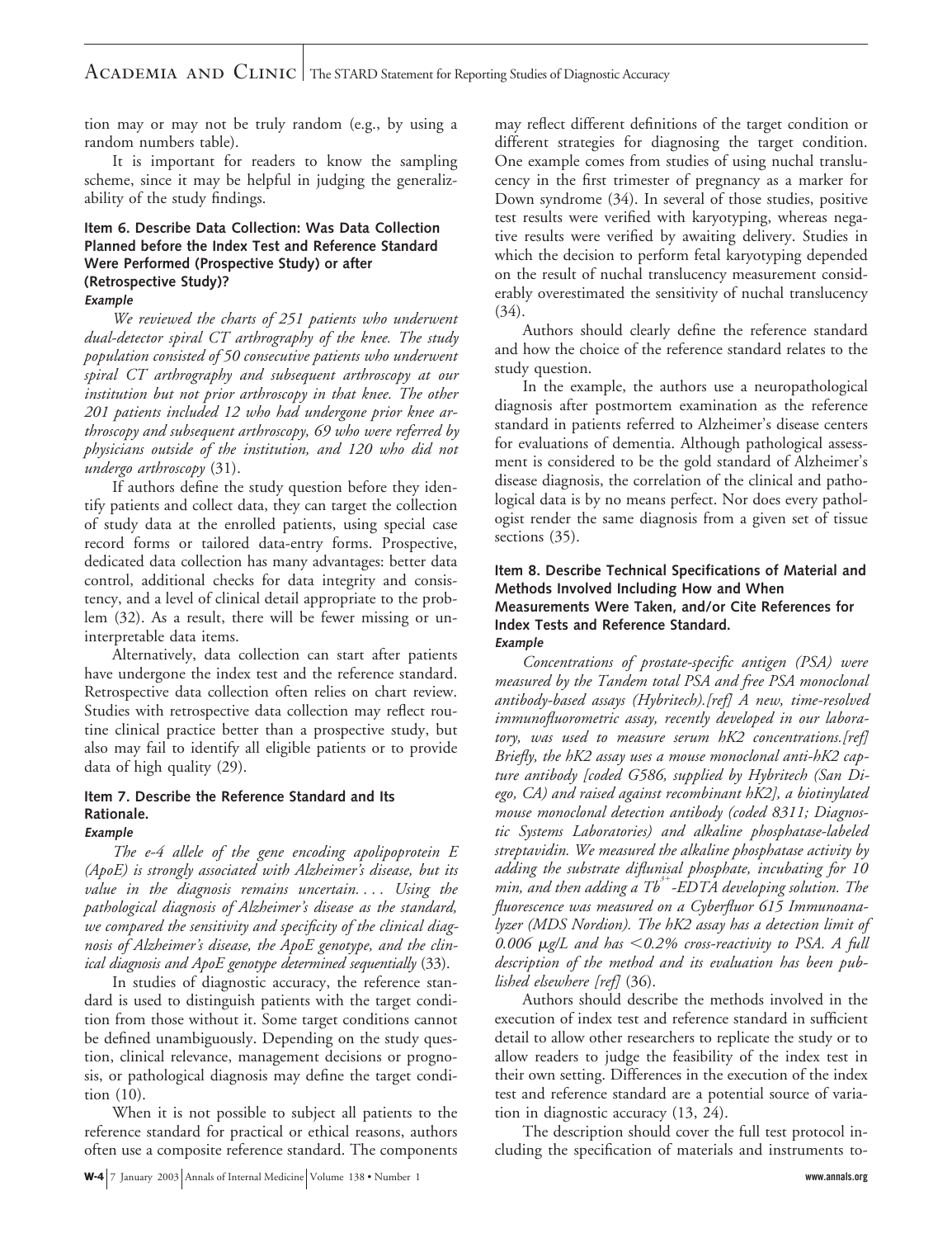gether with their instructions for use, and specific measures (preparations) in participants (e.g., fasting prior to blood sample, the anatomic site of measurement). If no descriptions are available, details must be provided in the text. Between-study variability in measures of test accuracy due to differences in test protocol has been documented for a number of tests, including the use of hyperventilation prior to exercise electrocardiography and the use of tomography for exercise thallium scintigraphy (23, 24).

### **Item 9. Describe Definition of and Rationale for the Units, Cutoffs, and/or Categories of the Results of the Index Tests and the Reference Standard. Example**

*We chose three cut-off points of B type natriuretic peptide to achieve sensitivity values of at least 90%, 80%, and 70%* (37).

Test results can be truly dichotomous (e.g., present or absent), have multiple categories, or be continuous. Readers need to know how the authors expressed results of the index test and reference standard.

If the authors defined several categories of results, readers need to know how and when they defined category boundaries and whether they defined them: prior to the study, or after obtaining the results. In the latter case, there is an increased likelihood that the authors selected the cutoff value to maximize a particular test characteristic, which reduces the likelihood that another study will replicate the findings (38, 39).

In the example, the authors are explicit about their selection of cut-offs for B type natriuretic peptide measurement in the diagnosis of left ventricular systolic dysfunction. They established these cut-offs *post hoc* to obtain prespecified sensitivities.

### **Item 10. Describe the Number, Training, and Expertise of the Persons Executing and Reading the Index Tests and the Reference Standard. Example**

*Subjects were classified as to whether or not they were heavy drinkers based on their response to the Self Administered Alcohol Screening Test (SAAST)[ref] and the Khavari questionnaire on the amount of alcohol consumed during the past year.[ref] Both questionnaires were administered by a research associate. The research associate was trained by a Ph.D. psychologist who specializes in alcohol treatment. He discussed with her how to score questions and how to follow up ambiguous information, and he observed her administering more than 10 questionnaires* (40).

Variability in the manipulation, processing, or reading of the index test or reference standard will affect measures of diagnostic accuracy (41, 42). Many studies have shown reader variability, especially in the field of imaging (43, 44). The amount of the readers training can help readers to judge whether similar results are attainable in their own settings, with possibly less experienced readers.

Professional background, expertise, and prior training

to improve interpretation and to reduce inter-observer variation all affect the quality of reading (45, 46). Readers are more likely to interpret results from (subjective) tests as abnormal in settings with higher prevalences of the target condition, a tendency known as context bias (47).

The example describes the reference standard in a study of a model that uses results of commonly performed laboratory tests to identify men who are heavy drinkers.

### **Item 11. Describe Whether or Not the Readers of the Index Tests and Reference Standard Were Blind (Masked) to the Results of the Other Test and Describe Any Other Clinical Information Available to the Readers. Example**

*All images were interpreted on the computer workstation by two radiologists (J.Y., R.K.H.) independently, and subsequently a consensus reading was performed. The radiologists were blinded to the patient's history, including whether the patient had been recruited for screening or for symptoms, and to results of standard colonoscopy and histologic analysis* (14).

Knowledge of the results of the reference standard can influence the reading of the index test, and vice versa. Such knowledge is likely to increase the agreement between results of the index test and those of the reference standard, leading to inflated measures of diagnostic accuracy. The distortion of measures of diagnostic accuracy caused by knowledge of the result of the reference standard while interpreting the index test is known as test review bias (23). Knowing the result of the index test while interpreting the reference standard has been named diagnostic review bias (23). The observation that interpretations become more accurate by providing additional clinical information to interpreters is known as clinical review bias (6, 48, 49).

Withholding information from the readers of the test is known as blinding or masking. Readers can be masked for the results of other tests or even for all information related to the patient.

Blinding of readers of tests is important. In a metaregression analysis of a wide range of tests, test review bias produced a moderate exaggeration of measures of diagnostic accuracy (9). Individual studies have shown a substantial effect of inappropriate masking (24).

The example shows how the readers of CT colonography for colorectal polyp and cancer detection were blinded to additional clinical information as well as to the results of colonoscopy, the reference standard.

### **Item 12. Describe Methods for Calculating or Comparing Measures of Diagnostic Accuracy, and the Statistical Methods Used To Quantify Uncertainty (e.g., 95% Confidence Intervals). Example**

*The statistical significance of the differences in sensitivities between magnetic resonance angiography (MRA) and duplex were assessed by means of the McNemar test* (50).

Several measures of diagnostic accuracy exist (12). Au-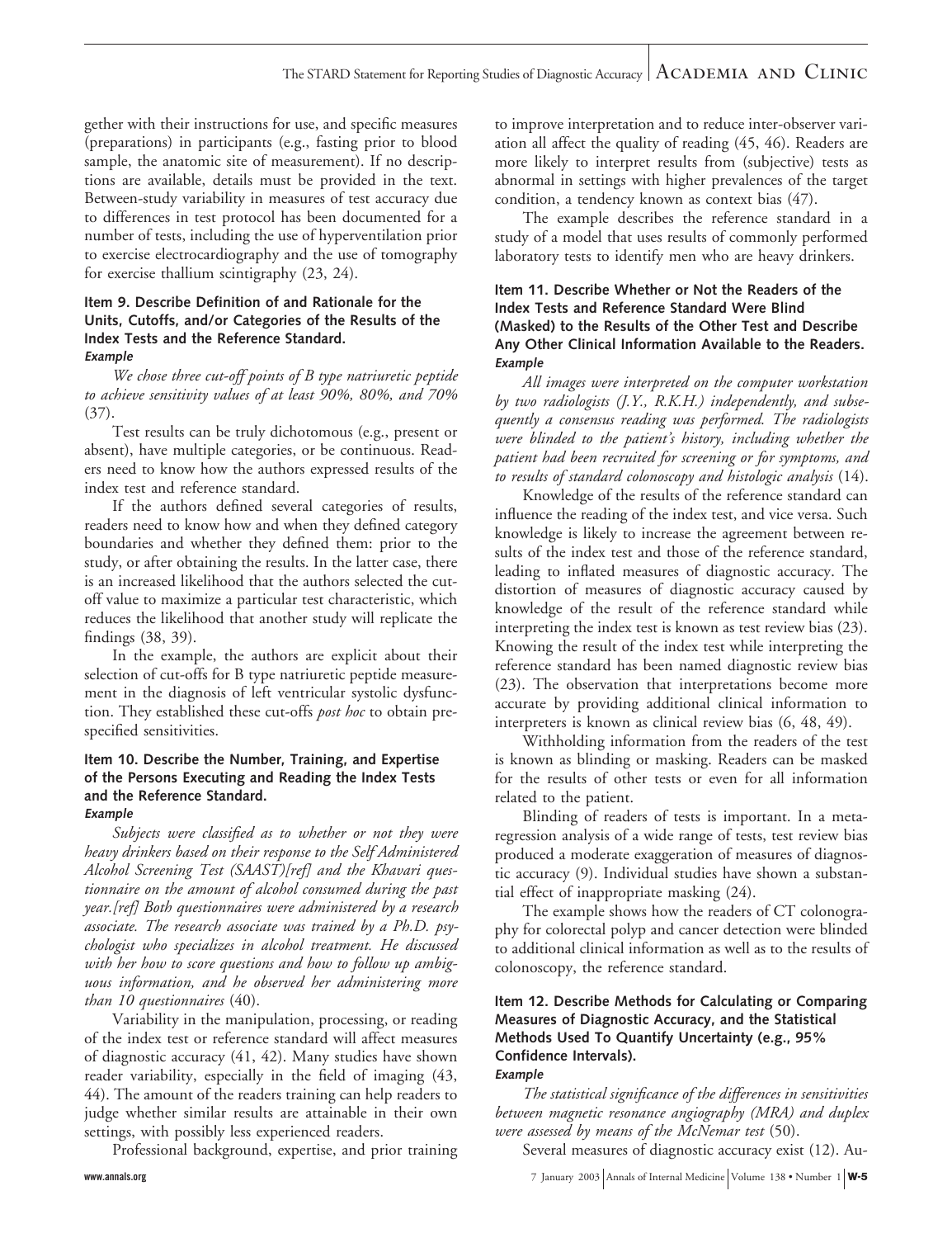### $\rm ACADER$   $\rm AND\,$   $\rm CLINE$   $\mid$  The STARD Statement for Reporting Studies of Diagnostic Accuracy

thors should report in sufficient detail the methods used in calculating the measures that they considered appropriate.

Estimates of diagnostic accuracy are subject to chance variation, with larger studies usually resulting in more precise estimates. Authors should therefore quantify the amount of statistical uncertainty around the observed value (51). Articles that describe methods for calculating the precision around frequently used measures of diagnostic accuracy are readily available (12).

Alternatively, statistical techniques can be used to test more specific hypotheses, such as the superiority of one test over another, or the hypothesis that a specific measure of diagnostic accuracy surpasses a pre-specified value.

In the example, the authors used McNemar test statistic to reject the null hypothesis that magnetic resonance angiography had the same sensitivity as duplex sonography for diagnosing renovascular disease.

### **Item 13. Describe Methods for Calculating Test Reproducibility, if Done. Example**

*Interobserver variability in the interpretation of conventional angiography and magnetic resonance angiography (MRA) were computed using the* - *statistic including 95% confidence intervals* (50).

The index test and the reference standard are seldom perfect. Their reproducibility varies, and limited reproducibility adversely affects diagnostic accuracy (52).

Observer variability can arise with imaging tests when the reader must summarize visual observations in a statement about the presence of disease. It also arises during classification, when the reader must use the data to place patients into diagnostic categories (41). Instrument variability concerns the amount of variation that arises during the operation of devices or systems, such as automated laboratory measurements. Other terms for this form of variation include imprecision, analytic methodological variation, or analytical noise (error). Poor reproducibility adversely affects diagnostic accuracy. If possible, authors should evaluate the reproducibility of the test methods used in their study and report their procedure to do so.

For quantitative assays, it is useful to report imprecision as the coefficient of variation at two or more specified mean values near clinical decision points as obtained by repeating the test over a specified number of days. Withinrun coefficients of variation are appropriate if all patient samples were analyzed in a single run.

In the example, the authors used the kappa statistic to express interobserver variability for conventional angiography and MRA in the detection of renovascular disease

### **Item 14. Report When Study Was Done, Including Beginning and Ending Dates of Recruitment. Example**

*We retrospectively screened all blood cultures from patients on an oncology ward at New England Medical Center,*

### *a 300-bed tertiary care university-affiliated hospital, between August 1994 and June 1996* (53).

The technology behind many tests advances continuously, leading to improvements in diagnostic accuracy. There may be a considerable gap between the dates of the study and the publication date of the study report. Readers will therefore want to know the dates during which a study was conducted. This information may also provide an indication about the rate of recruitment.

# **Item 15. Report Clinical and Demographic Characteristics of the Study Population (e.g., Age, Sex, Spectrum of Presenting Symptoms, Comorbidity, Current Treatments, Recruitment Centers).**

### **Example**

*Demographic, clinical, and x-ray angiographic characteristics of the 109 study patients* (20) (**Table 1**).

An adequate description of the demographic and clinical characteristics of the participants allows the reader to judge the applicability of the study findings to another population. Most authors present the demographic and clinical characteristics of the study group in a table.

### **Item 16. Report the Number of Participants Satisfying the Criteria for Inclusion That Did or Did Not Undergo the Index Tests and/or the Reference Standard; Describe Why Participants Failed To Receive Either Test (a Flow Diagram Is Strongly Recommended). Example <sup>1</sup>**

*During the course of the study, 272 patients with suspected deep vein thrombosis (DVT) were referred to the participating centers. Of these, 28 were excluded from the study for the following reasons: previous DVT (21), contrast allergy (1), renal failure (1), and unwillingness to provide consent (5). Of the remaining 244 patients, 25 were excluded from the analysis because of inadequate or failed venography and 5 were excluded because of inadequate or failed impedance plethysmography* (54).

### *Table 1.* **Demographic, Clinical, and X-Ray Angiographic Characteristics of the 109 Study Patients (20)**

| Characteristic                                        | Value       |
|-------------------------------------------------------|-------------|
| Female sex-no. (%)                                    | 34 (31)     |
| Age-yr                                                |             |
| Mean $\pm$ SD                                         | $59 \pm 10$ |
| Range                                                 | $27 - 75$   |
| Chest pain–no. (%)                                    | 86 (79)     |
| Prior myocardial infarction-no. (%)                   | 26 (24)     |
| History of systemic hypertension–no. (%)              | 54 (50)     |
| Current or prior cigarette smoking-no. (%)            | 58 (53)     |
| Cholesterol $>$ 200 mg/dl-no. (%)                     | 67 (61)     |
| Diabetes-no. (%)                                      | 19 (17)     |
| Family history of premature coronary disease*-no. (%) | 43 (39)     |
| Findings on x-ray angiography-no. (%)                 |             |
| One-vessel disease                                    | 31 (28)     |
| Two-vessel disease                                    | 20 (18)     |
| Three-vessel disease                                  | 13 (12)     |
|                                                       |             |

\* A family history was defined as a history of myocardial infarction or angina in a first-degree relative before the age of 65.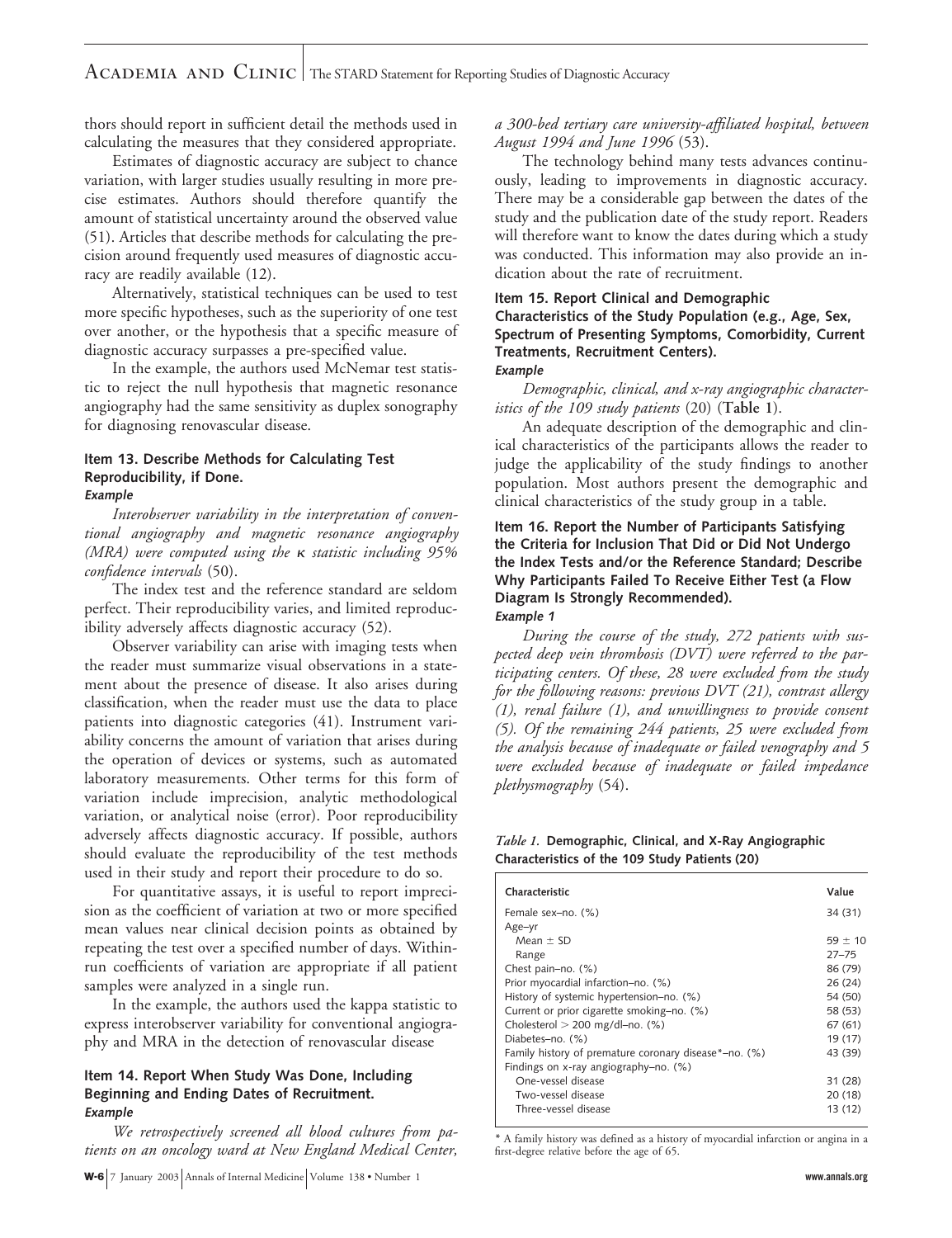### **Example <sup>2</sup>**

*Example of a flow diagram of a diagnostic accuracy study* (**Figure 1**) (55).

The study report should present the number of participants that were assessed for eligibility, if available. This number is a useful indicator of how closely the targeted study population resembles the patient population.

The flow diagram provides the exact number of patients at each stage of the study and thus the correct denominator for calculating rates and proportions. It also shows the number of subjects who failed to receive either the index test and/or the reference standard.

Measures of diagnostic accuracy will be biased if the result of the index test influences the decision to order the reference standard test (56–63). The terms used to describe this effect include (partial) verification bias, work-up bias, (primary) selection bias, sequential ordering bias, and verification bias (the most general term). Verification bias occurs in up to 26% of diagnostic studies and is especially common when the reference standard is an invasive procedure (60).

We strongly recommend the use of a flow diagram to illustrate the design of the study and provide the exact number of participants at each stage of the study. A flow diagram can communicate transparently the key elements of a study design. A flow diagram has been a helpful addition to reports of randomized clinical trials (64).

### **Item 17. Report Time Interval from the Index Tests to the Reference Standard, and Any Treatment Administered between Them. Example**

*Patients were scheduled to undergo CT colonography prior to conventional colonoscopy, both of which were performed on the same day* (14).

In epidemiological terms, studies of diagnostic accuracy are cross-sectional. The results of the index test and reference standard are performed on the same patients at the same time (10). When delay occurs between doing the index test and the reference standard the condition of the patient may change, leading to worsening or improvement of the target condition or the alternative conditions.

Similar concerns apply if treatment is started after doing the index test but before doing the reference standard.

### **Item 18. Report Distribution of Severity of Disease (Define Criteria) in Those with the Target Condition; Other Diagnoses in Participants without the Target Condition.**

Demographic and clinical features of the study population can affect measures of diagnostic accuracy. This variability is known as spectrum bias (56). The spectrum effect includes the severity of the target condition, demographic features, and comorbidity. All of these elements have caused variability in measures of test accuracy, but most notable examples involved differences in the severity of the target condition (65–70).

Many target conditions are not pure dichotomous states but cover a continuum, ranging from minute pathological changes to advanced clinical disease. Test sensitivity is often higher in studies with a higher proportion of patients with more advanced stages of the target condition (56). On the other hand, in the presence of comorbid conditions, false-positive or false-negative test results may occur more often (25, 56, 71).

Accordingly, it is important to describe the severity of disease in the study group.



### *Figure 1.* **Example of a flow diagram of a diagnostic accuracy study (55).**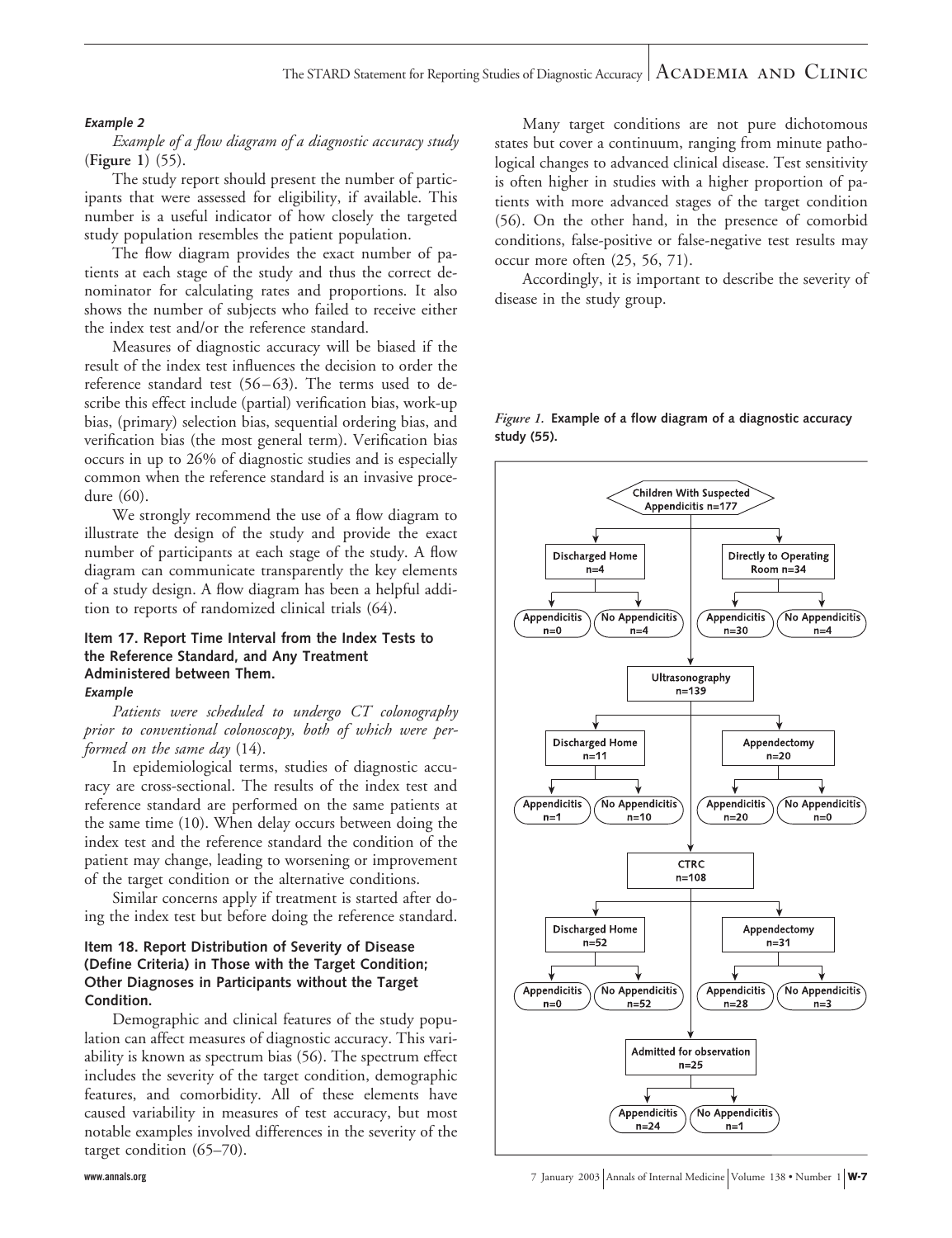#### *Table 2.* **Distribution of Cytologic Outcomes within Each Histologic Type of Thyroid Carcinoma (72)**

|           | <b>PAP</b> | <b>FOL</b> | <b>MED</b> | <b>ANAPL</b> | Total          |  |
|-----------|------------|------------|------------|--------------|----------------|--|
| Non-diagn | 12         | 18         | 15         | 18           | 14             |  |
| Normal    | 30         | 31         | 15         | 12           | 28             |  |
| Atypia    | 5          | 3          | 4          | 5            | $\overline{4}$ |  |
| Fol neopl | 17         | 40         | 11         | 5            | 23             |  |
| Suspect   | 18         | 5          | 28         | 13           | 14             |  |
| Malignant | 18         | 3          | 27         | 47           | 17             |  |
|           |            |            |            |              |                |  |

non-diagn: nondiagnostic; Fol neopl. Follicular neoplasia; PAP: papillary carcinoma; FOL: follicular carcinoma; MED medullary carcinoma; ANAPL anaplastic carcinoma.

### **Item 19. Report a Cross Tabulation of the Results of the Index Tests (Including Indeterminate and Missing Results) by the Results of the Reference Standard; for Continuous Results Report the Distribution of the Test Results by the Results of the Reference Standard. Example <sup>1</sup>**

*Distribution of cytologic outcomes within each histologic type of thyroid carcinoma* (**Table 2**) (72).

### **Example <sup>2</sup>**

*Distribution on a log scale of the test results according to anti-CCP units for the different groups of patients* (**Figure 2**) (73).

Scientists want to verify important results, and so reanalysis is an important aspect of the scientific method. To facilitate this process, authors should present results in the form of absolute numbers. Cross tabulations of test results in categories and graphs of distributions of continuous results are essential to allow scientific colleagues to (re)calculate measures of diagnostic accuracy or to perform alternative analyses, including meta-analysis. Authors should report all test results, including indeterminate test results on the index test and reference test.

One example, with a few categories of test results, is taken from a study of fine-needle aspiration cytology in histologically proven thyroid carcinoma; the second example shows the distribution of the concentration of anticitruline antibodies in patients with the target condition (rheumatoid arthritis) and in patients with several alternative diagnosis.

### **Item 20. Report Any Adverse Events from Performing the Index Tests or the Reference Standard. Example**

*A mean period of 15 min was sufficient for full investigation of the uterine cavity. The mean tolerance on a pain scale range of 0 to 10 was 1. However, sonohysterography has not been tolerated once (indication of pain to 10). The patient had pelvic pains that were regressive with phosphoglucinol and after 20 min of rest in decubitus position. Only one complication was recorded during the subsequent 3 days, an endometritis in a patient with unbalanced diabetes. Ampicillin antibiotic treatment was efficient permitting a complete recovery* (74).

Not all tests are safe. Measuring and reporting of adverse events in studies of diagnostic accuracy can provide additional information about the clinical usefulness of a particular test. The requirement to report adverse events applies equally to research or diagnostic research and research or treatments (75).

It can also be important to learn about the invasiveness and risks of the reference standard used. For example, if in the evaluation of the positive results of hemoccult screening, colonoscopy, sigmoidscopy, and double contrast barium enema were to be used, one might expect complica-

*Figure 2 .* **Distribution on a log scale of the test results according to anti-CCP units for the different groups of patients.**



A cutoff value set at 50 units guarantees a good specificity because all but seven of the non-RA [rheumatoid arthritis] patients have an antibody concentration below the threshold. CTD, connective tissue disease; Oth. Rh. Dis., other rheumatoid diseases; NC, healthy controls (73).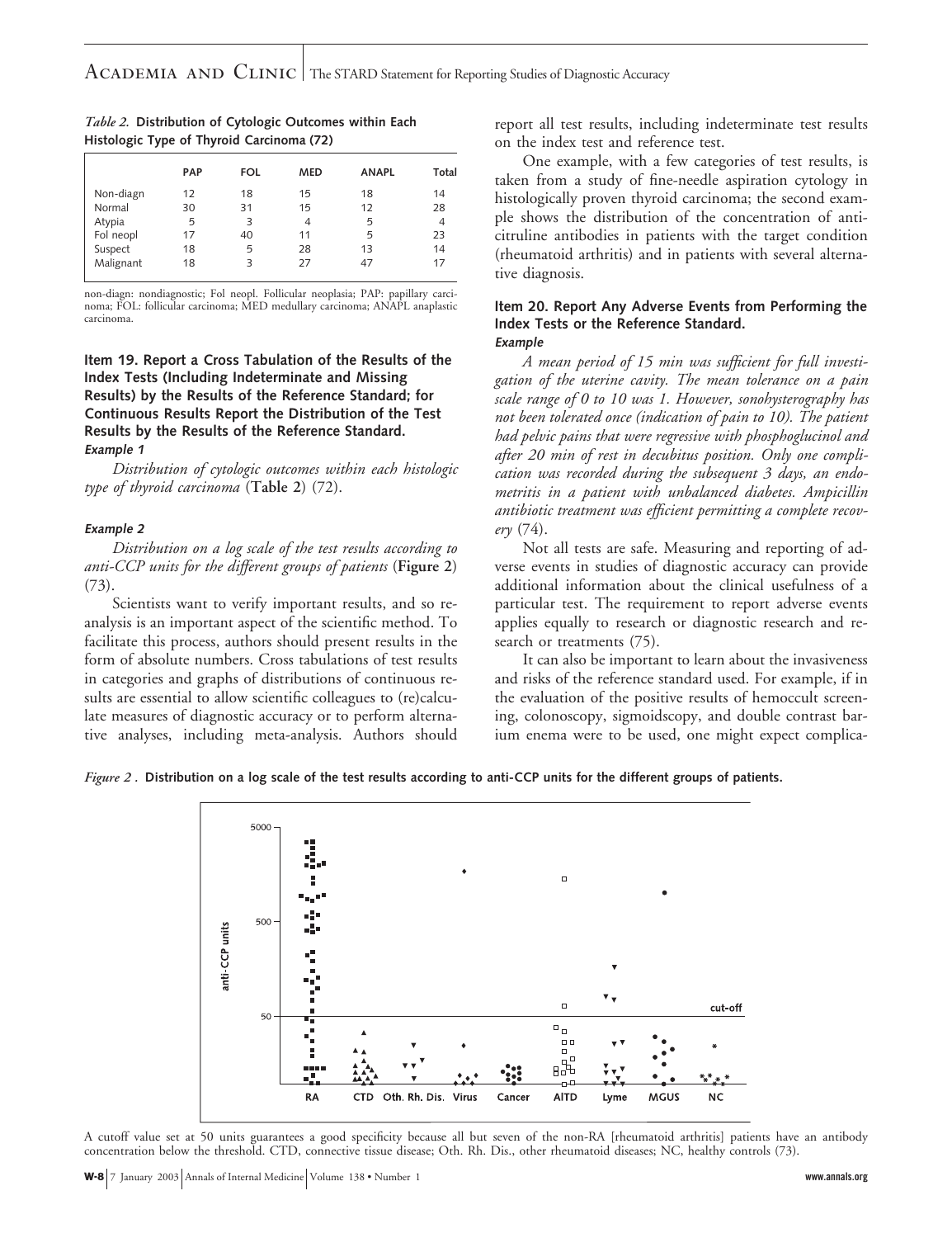tions (perforation or hemorrhage) once in 300-900 subjects investigated (76).

The example comes from the first part of the results section of a study of sonohysterography for the diagnosis of intrauterine abnormalities, with histopathology and clinical outcome as the composite reference standard.

# **Item 21. Report Estimates of Diagnostic Accuracy and Measures of Statistical Uncertainty (e.g., 95% Confidence Intervals).**

### **Example**

*ROC plots comparing CDTect values with %CDT values for men and women independently are given in Fig. 2.... The areas under the curves (with 95% confidence intervals) were 0.88 (0.85–0.91) and 0.89 (0.86–0.92) for men (P 0.67) and 0.72 (0.68–0.76) and 0.76 (0.72–0.81) for women*  $(P = 0.26)$ , respectively (77).

The final aim of a study of diagnostic accuracy is to produce an expression of how well the test results corresponded with the presence or absence of the target condition, as established by the reference standard. The values presented in the report should be taken as estimates. Due to chance variations in the patients submitted to the tests and other factors, the results are likely to differ over replications of the study in the same study population (51). The reporting of precision will show the reader the range of likely values around an estimate of diagnostic accuracy.

Many journals require or strongly encourage the use of confidence intervals as measures of precision. A 95% confidence interval is conventional. Only 50% of the reports of diagnostic evaluations published in 1996 or 1997 in the *British Medical Journal* reported precision for the estimates of diagnostic accuracy (78).

### **Item 22. Report How Indeterminate Results, Missing Responses, and Outliers of the Index Tests Were Handled.**

Uninterpretable, indeterminate, and intermediate test results pose a problem in the assessment of a diagnostic test (71, 79, 80). By itself, the frequency of these test results is an important indicator of the overall usefulness of the test. Furthermore, ignoring such test results can produce biased estimates of diagnostic accuracy if these results occur more frequently in patients with the target condition than in those without it, or vice versa.

Uninterpretable, indeterminate, and intermediate test results have many causes (79). A test result may fail technically or from an insufficient sample, such as the absence of cells in a needle biopsy from a tumor (uninterpretable result) (45, 81, 82). A test result may be invalidated by a concomitant medical condition or therapy that affects the test, e.g., the effect of beta-adrenergic blockers on heart rate response during an exercise test (indeterminant result) (24).

The occurrence of uninterpretable, indeterminate, and intermediate test results varies from test to test, but frequencies up to 40% have been reported (79). Intermediate test results (not clearly positive or negative) may have diagnostic value, as in the case of ventilation perfusion scans that are neither normal nor high probability for pulmonary embolism(s) (83). The incorporation of such test results into clinical decisions making varies (80).

The table for Item 19 (**Table 2**) rightfully includes non-diagnostic test results.

# **Item 23. Report Estimates of Variability of Diagnostic Accuracy between Subgroups of Participants, Readers, or Centers, if Done.**

**Example**

*For detection of hemodynamically significant main renal artery stenosis, sensitivity and specificity were 90% . . . for magnetic resonance angiography. . . . When patients with fibromuscular dysplasia were excluded from the analysis, the sensitivity of magnetic resonance angiography increased to 97%, with a negative predictive value of 98%* (50).

Since variability is the rule rather than the exception, researchers should explore possible sources of heterogeneity in results, within the limits of the available sample size. The best practice is to plan subgroup analyses before the start of the study (84).

In the example above, the authors report separate estimates for patients with fibromuscular dysplasia. They did not specify whether they planned this subgroup analysis prior to the data collection.

# **Item 24. Report Estimates of Test Reproducibility, if Done.**

### **Example**

*The interobserver variability in the grading of stenotic renal artery lesions (grades 1 to 4) with conventional angiography and MRA were identical, with a k value of 0.77 and 95% confidence intervals ranging from 0.67 to 0.86. For the detection of hemodynamically significant lesions, interobserver variability was 0.87 (0.78 to 0.95) for MRA and 0.88 (0.79 to 0.97) for conventional angiography* (50).

We recommend that authors report all measures of test reproducibility that they performed during the study (see Item 13). For quantitative analytical methods, report the coefficient of variation (CV) at concentrations that are relevant to the study, state those concentrations and the number of determinations (for within-run CV, if relevant) or the number of days of testing (for day-to-day, total CV), or both.

### **Item 25. Discuss the Clinical Applicability of the Study Findings. Example**

*Although several studies on assays for brain natriuretic peptide in select patient groups have been published, these are the first data on the performance characteristics of an assay for NT-proBNP in a large generalisable series of randomly selected adults with validated diagnoses of heart failure and with a comparator normative population randomly selected from the same populations as the cases.... These data suggest that, in clinical practice, the assay would have three practical*

**www.annals.org** 7 January 2003 Annals of Internal Medicine Volume 138 • Number 1 **W-9**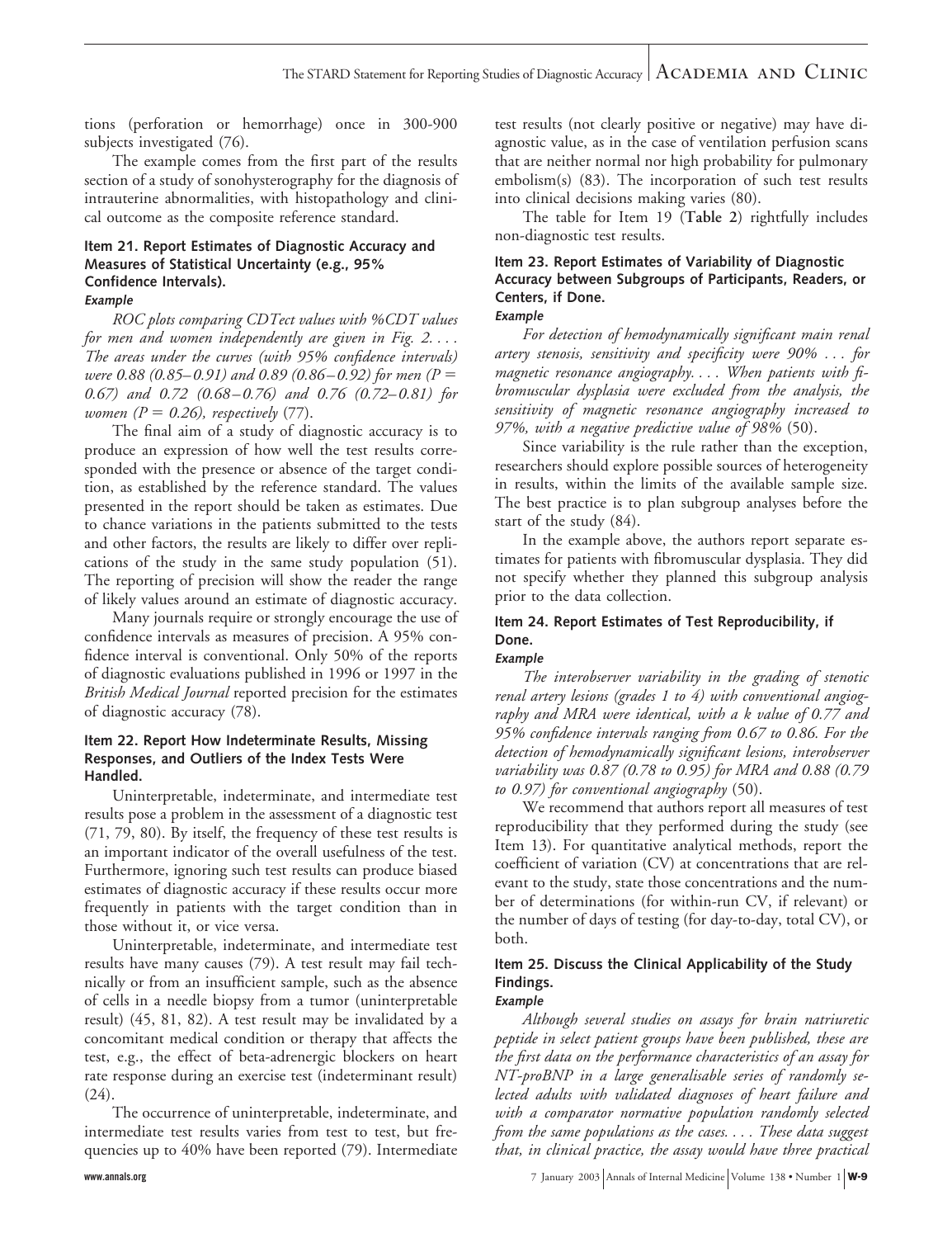# ACADEMIA AND CLINIC | The STARD Statement for Reporting Studies of Diagnostic Accuracy

*uses: screening patients with existing clinical labels of heart failure (70 of the 103 patients so categorised in this study had heart failure ruled out on NT-proBNP testing); triaging patients presenting with symptoms suggestive of heart failure (shortness of breath, lethargy) for echocardiography; and screening patients at high risk of heart failure. We suspect the assay would perform well in these settings, but the first indication was not formally tested in this study, and the third indication was tested in only 134 patients* (85).

Because of the variability in tests characteristics due to differences in design, patients, and procedures, the findings from one particular study may not be applicable to the decision problem of interest to the readers (13).

In addition to a discussion about the potential methodological shortcomings of the study and a general interpretation of the results in the context of current evidence, we recommend that authors point out the differences between the context of the study and other settings and patient groups in which the test is likely to be used.

### **COMMENTS**

We are aware that studies of diagnostic accuracy are not the only type of studies to evaluate diagnostic tests. A wide range of other designs is used, including randomized clinical trials (2).

The methodology for designing and conducting studies of diagnostic accuracy is still maturing. Our understanding of the sources of variability and the potential for bias is growing. As a result, we expect to update the STARD checklist periodically.

Diagnostic tests are an essential part of medicine. Complete and informative reporting can only lead to better decisions in health care.

From Academic Medical Center and VU University Medical Center, Amsterdam, the Netherlands; *Clinical Chemistry*, Charlottesville, Virginia; Brown University, Providence, Rhode Island; University of Queensland Medical School, Herston, Australia; University of Sydney, Sydney, Australia; Thomas C. Chalmers Center for Systematic Reviews, Ottawa, Ontario, Canada; and *Journal of the American Medical Association*, Chicago, Illinois.

**Note:** The STARD statement is available in several journals, including *Annals of Internal Medicine, Clinical Chemistry, Radiology, BMJ, The Lancet, American Journal of Clinical Pathology, Clinical Biochemistry, Clinical Chemistry and Laboratory Medicine,* and *Journal of Clinical Microbiology*.

**Requests for Single Reprints:** Patrick M. Bossuyt, Department of Clinical Epidemiology and Biostatistics, Academic Medical Center, University of Amsterdam, PO Box 22700, 1100 DE Amsterdam, the Netherlands; e-mail, p.m.bossuyt@amc.uva.nl.

**Current Author Addresses:** Dr. Bossuyt: Department of Clinical Epidemiology and Biostatistics, Academic Medical Center, University of Amsterdam, PO Box 22700, 1100 DE Amsterdam, the Netherlands. Drs. Reitsma and Lijmer: University of Amsterdam, PO Box 22700, 1100 DE Amsterdam, the Netherlands.

Dr. Bruns: *Clinical Chemistry*, 2101 L Street NW, Suite 202, Washington, DC USA 20037-1558

Dr. Gatsonis: Center for Statistical Sciences, Brown University, Box G-H, Providence, RI 02912.

Dr. Glasziou: Centre for Evidence-Based Practice, School of Population Health, The University of Queensland Medical School, Herston Road, Herston QLD 4006, Australia.

Dr. Irwig: Department of Public Health and Community Medicine, Room 301, Edward Ford Building A27, University of Sydney, Sydney, NSW 2006, Australia.

Mr. Moher: Thomas C. Chalmers Center for Systematic Reviews, Children's Hospital of Eastern Ontario Research Institute, Room R2226, 401 Smyth Road, Ottawa, Ontario K1H 8L1, Canada.

Dr. Rennie: *Journal of the American Medical Association*, 515 N. State Street, Chicago, IL 60610.

Dr. de Vet: Institute for Research in Extramural Medicine, VU University Medical Center, Van der Boechorststraat 7, 1081 BT, Amsterdam, the Netherlands.

#### **References**

1. **Guyatt GH, Tugwell PX, Feeny DH, Haynes RB, Drummond M.** A framework for clinical evaluation of diagnostic technologies. CMAJ. 1986;134:587-94. [PMID: 3512062]

2. **Sackett DL, Haynes RB.** The architecture of diagnostic research. In: Knottnerus JA, ed. The evidence base of clinical diagnosis. London: BMJ Publishing Group, 2002:19-38.

3. **Jaeschke R, Guyatt G, Sackett DL.** Users' guides to the medical literature. III. How to use an article about a diagnostic test. A. Are the results of the study valid? Evidence-Based Medicine Working Group. JAMA. 1994;271:389-91. [PMID: 8283589]

4. **Jaeschke R, Guyatt GH, Sackett DL.** Users' guides to the medical literature. III. How to use an article about a diagnostic test. B. What are the results and will they help me in caring for my patients? The Evidence-Based Medicine Working Group. JAMA. 1994;271:703-7. [PMID: 8309035]

5. **Mower WR.** Evaluating bias and variability in diagnostic test reports. Ann Emerg Med. 1999;33:85-91. [PMID: 9867892]

6. **Begg CB.** Biases in the assessment of diagnostic tests. Stat Med. 1987;6:411- 23. [PMID: 3114858]

7. **Sheps SB, Schechter MT.** The assessment of diagnostic tests. A survey of current medical research. JAMA. 1984;252:2418-22. [PMID: 6481928]

8. **Reid MC, Lachs MS, Feinstein AR.** Use of methodological standards in diagnostic test research. Getting better but still not good. JAMA. 1995;274:645- 51. [PMID: 7637146]

9. **Lijmer JG, Mol BW, Heisterkamp S, Bonsel GJ, Prins MH, van der Meulen JH, et al.** Empirical evidence of design-related bias in studies of diagnostic tests. JAMA. 1999;282:1061-6. [PMID: 10493205]

10. **Knottnerus JA, Muris JW.** Assessment of the accuracy of diagnostic tests: the cross-sectional study. In: Knottnerus JA, ed. The evidence base of clinical diagnosis. London: BMJ Publishing Group, 2002:39-59.

11. **Griner PF, Mayewski RJ, Mushlin AI, Greenland P.** Selection and interpretation of diagnostic tests and procedures. Principles and applications. Ann Intern Med. 1981;94:557-92. [PMID: 6452080]

12. **Habbema JDF, Eijkemans R, Krijnen P, Knottnerus JA.** Analysis of data on the accuracy of diagnostic tests. In: Knottnerus JA, ed. The evidence base of clinical diagnosis. London: BMJ Publishing Group, 2002:117-44.

13. **Irwig LM, Bossuyt PM, Glasziou PP, Gatsonis C, Lijmer JG.** Designing studies to ensure that estimates of test accuracy will travel. In: Knottnerus JA, ed. The evidence base of clinical diagnosis. London: BMJ Publishing Group, 2002: 95-116.

14. **Yee J, Akerkar GA, Hung RK, Steinauer-Gebauer AM, Wall SD, McQuaid KR.** Colorectal neoplasia: performance characteristics of CT colonography for detection in 300 patients. Radiology. 2001;219:685-92. [PMID: 11376255]

15. **Haynes RB, Wilczynski N, McKibbon KA, Walker CJ, Sinclair JC.** Developing optimal search strategies for detecting clinically sound studies in MED-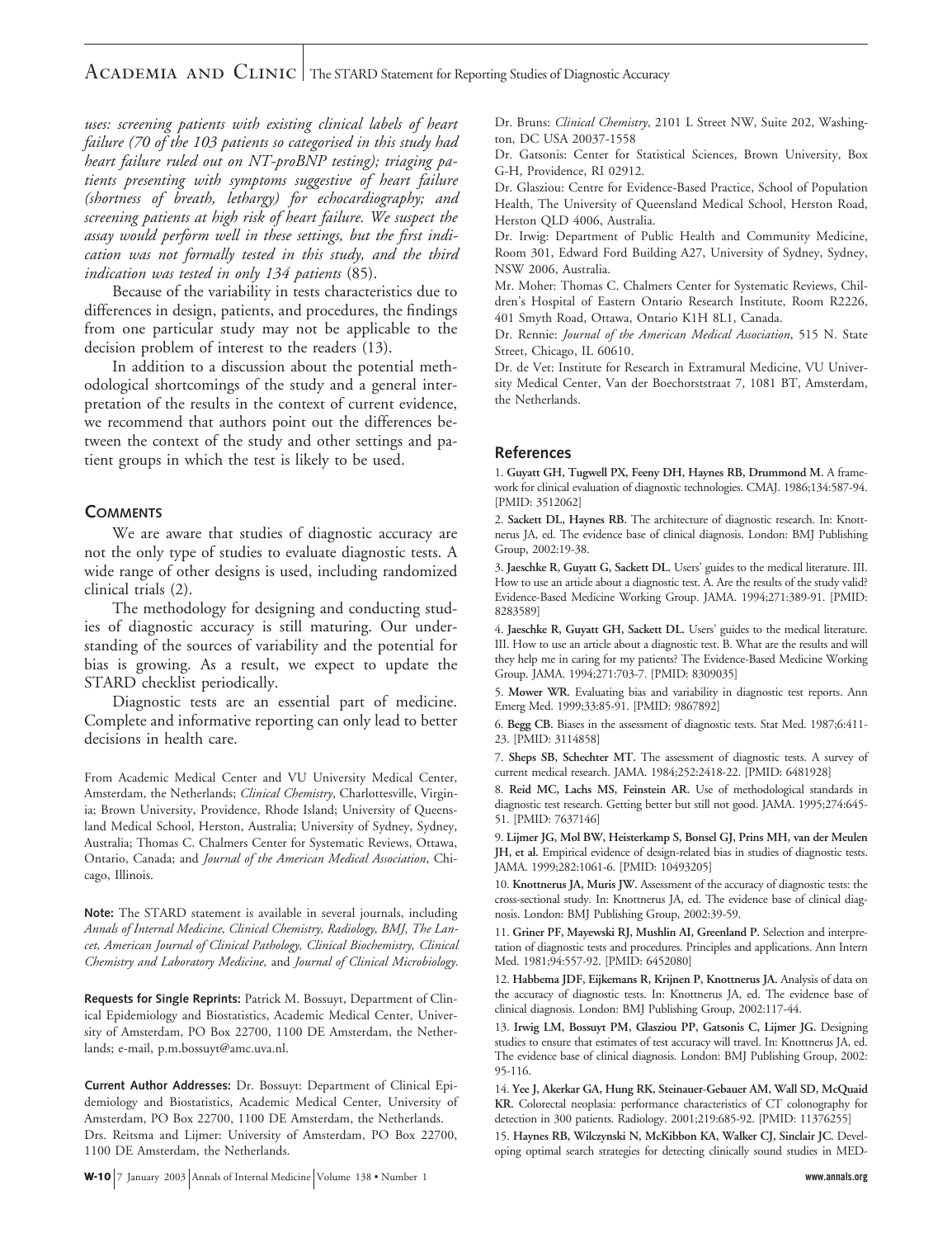LINE. J Am Med Inform Assoc. 1994;1:447-58. [PMID: 7850570]

16. **Dickersin K, Scherer R, Lefebvre C.** Identifying relevant studies for systematic reviews. BMJ. 1994;309:1286-91. [PMID: 7718048]

17. **McKibbon KA, Walker-Dilks CJ.** Beyond ACP Journal Club: how to harness MEDLINE for diagnostic problems [Editorial]. ACP J Club. 1994;121 Suppl 2:A10-2. [PMID: 8069494]

18. Deville Devillé WL, Bezemer PD, Bouter LM. Publications on diagnostic test evaluation in family medicine journals: an optimal search strategy. J Clin Epidemiol. 2000;53:65-9. [PMID: 10693905]

19. **Wilczynski NL, McKibbon KA, Haynes RB.** Enhancing retrieval of best evidence for health care from bibliographic databases: calibration of the hand search of the literature. Medinfo. 2001;10:390-3. [PMID: 11604770]

20. **Kim WY, Danias PG, Stuber M, Flamm SD, Plein S, Nagel E, et al.** Coronary magnetic resonance angiography for the detection of coronary stenoses. N Engl J Med. 2001;345:1863-9. [PMID: 11756576]

21. World Medical Association declaration of Helsinki. Recommendations guiding physicians in biomedical research involving human subjects. JAMA. 1997; 277:925-6. [PMID: 9062334]

22. **Newhall WJ, Johnson RE, DeLisle S, Fine D, Hadgu A, Matsuda B, et al.** Head-to-head evaluation of five chlamydia tests relative to a quality-assured culture standard. J Clin Microbiol. 1999;37:681-5. [PMID: 9986831]

23. **Philbrick JT, Horwitz RI, Feinstein AR.** Methodologic problems of exercise testing for coronary artery disease: groups, analysis and bias. Am J Cardiol. 1980; 46:807-12. [PMID: 7435391]

24. **Detrano R, Gianrossi R, Froelicher V.** The diagnostic accuracy of the exercise electrocardiogram: a meta-analysis of 22 years of research. Prog Cardiovasc Dis. 1989;32:173-206. [PMID: 2530605]

25. **Stein PD, Gottschalk A, Henry JW, Shivkumar K.** Stratification of patients according to prior cardiopulmonary disease and probability assessment based on the number of mismatched segmental equivalent perfusion defects. Approaches to strengthen the diagnostic value of ventilation/perfusion lung scans in acute pulmonary embolism. Chest. 1993;104:1461-7. [PMID: 8222807]

26. **Knottnerus JA, Knipschild PG, Sturmans F.** Symptoms and selection bias: the influence of selection towards specialist care on the relationship between symptoms and diagnoses. Theor Med. 1989;10:67-81. [PMID: 2667187]

27. **Knottnerus JA, Leffers P.** The influence of referral patterns on the characteristics of diagnostic tests. J Clin Epidemiol. 1992;45:1143-54. [PMID: 1474411]

28. **Melbye H, Straume B.** The spectrum of patients strongly influences the usefulness of diagnostic tests for pneumonia. Scand J Prim Health Care. 1993; 11:241-6. [PMID: 8146507]

29. **van der Schouw YT, Van Dijk R, Verbeek AL.** Problems in selecting the adequate patient population from existing data files for assessment studies of new diagnostic tests. J Clin Epidemiol. 1995;48:417-22. [PMID: 7897462]

30. **Kline JA, Israel EG, Michelson EA, O'Neil BJ, Plewa MC, Portelli DC.** Diagnostic accuracy of a bedside D-dimer assay and alveolar dead-space measurement for rapid exclusion of pulmonary embolism: a multicenter study. JAMA. 2001;285:761-8. [PMID: 11176914]

31. **Vande Berg BC, Lecouvet FE, Poilvache P, Dubuc JE, Bedat B, Maldague B, et al.** Dual-detector spiral CT arthrography of the knee: accuracy for detection of meniscal abnormalities and unstable meniscal tears. Radiology. 2000;216:851-7. [PMID: 10966722]

32. **Sorensen HT, Sabroe S, Olsen J.** A framework for evaluation of secondary data sources for epidemiological research. Int J Epidemiol. 1996;25:435-42. [PMID: 9119571]

33. **Mayeux R, Saunders AM, Shea S, Mirra S, Evans D, Roses AD, et al.** Utility of the apolipoprotein E genotype in the diagnosis of Alzheimer's disease. Alzheimer's Disease Centers Consortium on Apolipoprotein E and Alzheimer's Disease. N Engl J Med. 1998;338:506-11. [PMID: 9468467]

34. **Mol BW, Lijmer JG, van der Meulen J, Pajkrt E, Bilardo CM, Bossuyt** PM. Effect of study design on the association between nuchal translucency measurement and Down syndrome. Obstet Gynecol. 1999;94:864-9. [PMID: 10546775]

35. **Corley DE, Kirtland SH, Winterbauer RH, Hammar SP, Dail DH, Bauermeister DE, et al.** Reproducibility of the histologic diagnosis of pneumonia among a panel of four pathologists: analysis of a gold standard. Chest. 1997;112: 458-65. [PMID: 9266884]

36. **Magklara A, Scorilas A, Catalona WJ, Diamandis EP.** The combination of human glandular kallikrein and free prostate-specific antigen (PSA) enhances discrimination between prostate cancer and benign prostatic hyperplasia in patients with moderately increased total PSA. Clin Chem. 1999;45:1960-6. [PMID: 10545066]

37. **Smith H, Pickering RM, Struthers A, Simpson I, Mant D.** Biochemical diagnosis of ventricular dysfunction in elderly patients in general practice: observational study. BMJ. 2000;320:906-8. [PMID: 10741999]

38. **Justice AC, Covinsky KE, Berlin JA.** Assessing the generalizability of prognostic information. Ann Intern Med. 1999;130:515-24. [PMID: 10075620]

39. **Harrell FE Jr, Lee KL, Mark DB.** Multivariable prognostic models: issues in developing models, evaluating assumptions and adequacy, and measuring and reducing errors. Stat Med. 1996;15:361-87. [PMID: 8668867]

40. **Hartz AJ, Guse C, Kajdacsy-Balla A.** Identification of heavy drinkers using a combination of laboratory tests. J Clin Epidemiol. 1997;50:1357-68. [PMID: 9449939]

41. **Elmore JG, Feinstein AR.** A bibliography of publications on observer variability (final installment). J Clin Epidemiol. 1992;45:567-80. [PMID: 1607896]

42. **Brealey S, Scally AJ, Thomas NB.** Review article: methodological standards in radiographer plain film reading performance studies. Br J Radiol. 2002;75: 107-13. [PMID: 11893633]

43. **Elmore JG, Wells CK, Lee CH, Howard DH, Feinstein AR.** Variability in radiologists' interpretations of mammograms. N Engl J Med. 1994;331:1493-9. [PMID: 7969300]

44. **Brealey S, Scally AJ.** Bias in plain film reading performance studies. Br J Radiol. 2001;74:307-16. [PMID: 11387147]

45. **Ronco G, Montanari G, Aimone V, Parisio F, Segnan N, Valle A, et al.** Estimating the sensitivity of cervical cytology: errors of interpretation and test limitations. Cytopathology. 1996;7:151-8. [PMID: 8782987]

46. **Cohen MB, Rodgers RP, Hales MS, Gonzales JM, Ljung BM, Beckstead JH, et al.** Influence of training and experience in fine-needle aspiration biopsy of breast. Receiver operating characteristics curve analysis. Arch Pathol Lab Med. 1987;111:518-20. [PMID: 3579506]

47. **Egglin TK, Feinstein AR.** Context bias. A problem in diagnostic radiology. JAMA. 1996;276:1752-5. [PMID: 8940325]

48. **Doubilet P, Herman PG.** Interpretation of radiographs: effect of clinical history. AJR Am J Roentgenol. 1981;137:1055-8. [PMID: 6975000]

49. **Berbaum KS, Franken EA Jr, Dorfman DD, Barloon T, Ell SR, Lu CH, et al.** Tentative diagnoses facilitate the detection of diverse lesions in chest radiographs. Invest Radiol. 1986;21:532-9. [PMID: 3733381]

50. **Leung DA, Hoffmann U, Pfammatter T, Hany TF, Rainoni L, Hilfiker P, et al.** Magnetic resonance angiography versus duplex sonography for diagnosing renovascular disease. Hypertension. 1999;33:726-31. [PMID: 10024336]

51. **Lang TA, Secic M.** Generalizing from a sample to a population: Reporting estimates and confidence intervals. In: Lang TA, Secic M, eds. How to report statistics in medicine: Annotated guidelines for authors, editors, and reviewers. Philadelphia: American College of Physicians, 1997:55-63.

52. **Quinn MF.** Relation of observer agreement to accuracy according to a tworeceiver signal detection model of diagnosis. Med Decis Making. 1989;9:196- 206. [PMID: 2668681]

53. **DesJardin JA, Falagas ME, Ruthazer R, Griffith J, Wawrose D, Schenkein D, et al.** Clinical utility of blood cultures drawn from indwelling central venous catheters in hospitalized patients with cancer. Ann Intern Med. 1999;131:641-7. [PMID: 10577325]

54. **Wells PS, Brill-Edwards P, Stevens P, Panju A, Patel A, Douketis J, et al.** A novel and rapid whole-blood assay for D-dimer in patients with clinically suspected deep vein thrombosis. Circulation. 1995;91:2184-7. [PMID: 7697847]

55. Garcia Peña BM, Mandl KD, Kraus SJ, Fischer AC, Fleisher GR, Lund **DP, et al.** Ultrasonography and limited computed tomography in the diagnosis and management of appendicitis in children. JAMA. 1999;282:1041-6. [PMID: 10493202]

56. **Ransohoff DF, Feinstein AR.** Problems of spectrum and bias in evaluating the efficacy of diagnostic tests. N Engl J Med. 1978;299:926-30. [PMID: 692598]

57. **Choi BC.** Sensitivity and specificity of a single diagnostic test in the presence of work-up bias. J Clin Epidemiol. 1992;45:581-6. [PMID: 1607897]

**www.annals.org** 7 January 2003 Annals of Internal Medicine Volume 138 • Number 1 **W-11**